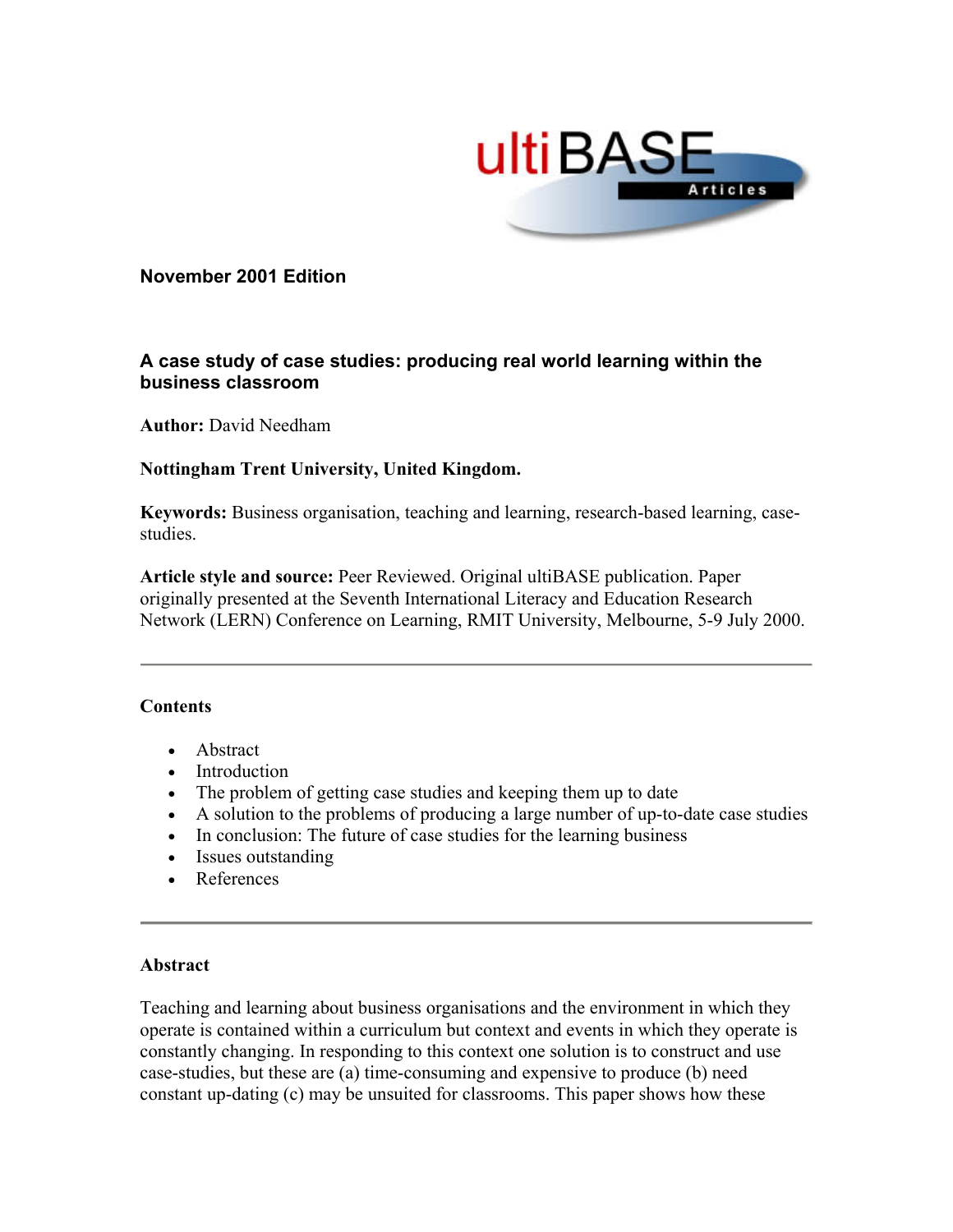problems have been overcome by using a innovative methodology based in a continuing public-private partnership (1994-present) between H.E., schools and business organisations. The organisations pay to contribute - and distribute - the case-studies which must conform to requirements which ensure classroom materials are relevant, rigorous, up-to-date, and unbiased: cross-referenced to the curriculum; both practical and theoretical; designed to enrich classroom experiences; ethically-based, taking into account the advice of teachers. The paper argues for a way of producing curriculum materials which itself constitutes a methodological contribution to the uses of case-study in research-based learning. [back](#page-0-0)

# **Introduction**

The paper argues for a way of producing curriculum materials which itself constitutes a methodological contribution to the uses of case study in research-based learning. It is focused on the particular case of teaching business studies in schools. However the methodology may well be transferable to other areas of the curriculum and to other phases of education.

Teaching and learning about business organisations and the environment in which they operate is contained within a curriculum. But the context in which organisations operate is constantly changing. A solution is to use case studies because case studies are an excellent way of showing how business skills must be applied with a particular context. However there are obvious problems with producing suitable case studies. They are (a) time-consuming and expensive to produce (b) need constant up dating (c) may be unsuited for classrooms. This paper shows how these problems have been overcome by using an innovative methodology based in a continuing public-private partnership (1994 present) between Higher Education and business organisations. The organisations pay to contribute and distribute the case studies. The researcher ensures that they conform to requirements that classroom materials are: relevant, rigorous, up-to-date, and unbiased; cross-referenced to the curriculum; both practical and theoretical; designed to enrich classroom experiences; ethically based; and take into account the advice of teachers. The paper discusses practical, ethical and educational problems that arose during the first few years and shows how they have been overcome. It also outlines some unexpected advantages of the method for the production of educationally valuable case studies. Finally it summarises some of the outstanding issues that still need to be addressed in relation to this method of producing educationally valuable resources. [back](#page-0-0)

### **The problem of getting case studies and keeping them up to date**

Within UK schools business studies is a young subject area. First introduced in the 1970s, it gained widespread acceptance during the 1980s. Although not included as a National Curriculum subject, business studies has a key role to play in providing specialist courses and in recent years has been one of the fastest growth areas in post 16 education (Needham, Dransfield, Yeomans and Howkins 1990). The newness of the subject has meant that it is less constrained by traditional expectations – or vested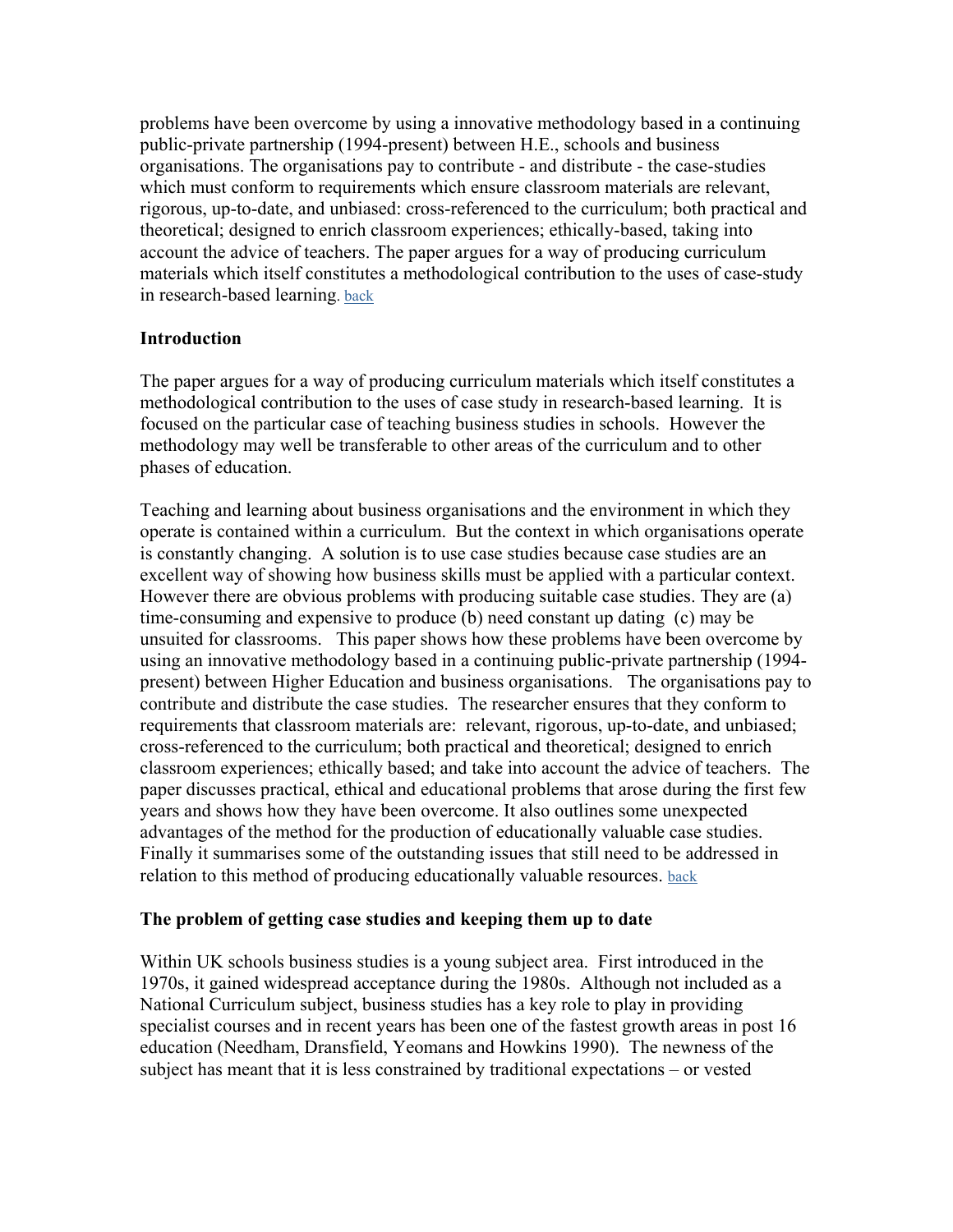interests in particular resources or areas of skill – than would be true of older subject areas.

Business studies gains much of its appeal because of its perceived relevance to the modern world. Teaching and learning about business organisations and the environment in which they operate is contained within a curriculum but the context and events in which they operate is constantly changing. The inter-related and dynamic nature of this environment means that organisations have to constantly analyse this environment and adjust strategies to take account of changing events.

Educational publishers produce mainstream text resources, such as books, for classroom use in schools and colleges throughout the UK. These core resources provide traditional and necessary resources for young people. However, in a modern and active learning environment that is constantly changing, even though these texts will contain case studies, both teachers and students want more than ageing texts to bring subjects to life. Information within case studies in textbooks is often second hand and adapted from articles in business magazines. Cases tend to be short, limited and have been repurposed for educational use, with a subsequent loss of usefulness.

Young people are more likely to transfer knowledge if they can link their learning to current issues that are more relevant to them. In particular, in the field of business, where the world is ever changing, teachers look for resources to reflect all of the events within the external business environment that complement lessons learned from textbooks. The behaviour of and decisions made by managers of all different types of organisations provide a basis for students to understand how what is taught is mirrored within a business environment. However this implies using a curriculum based on material that, unlike most mainstream texts, draws on what the managers actually do within the changing context in which they act.

One solution has been to use case studies. Case studies have been widely used as a teaching and learning methodology in areas such as Law and medicine for many years. Lawyers and physicians use the case method to identify precedents and cases have been used to represent groups of similar events or symptoms. Future practice has been informed by past history and the case method has become so authoritative, that training within these professions has become heavily based on the case method.

It has, however, been widely observed that it can be difficult to get agreement on what constitutes a case study. Lincoln and Guba (1985) stated:

While the literature is replete with references to case studies and with examples of case study reports, there seems to be little agreement about what a case study is. (p.360)

Since then there has been some progress towards identifying the factors which define a case study. There is widespread agreement that a case study is of 'real life', is holistic and it enables the investigation of the relationships between the component parts of the case.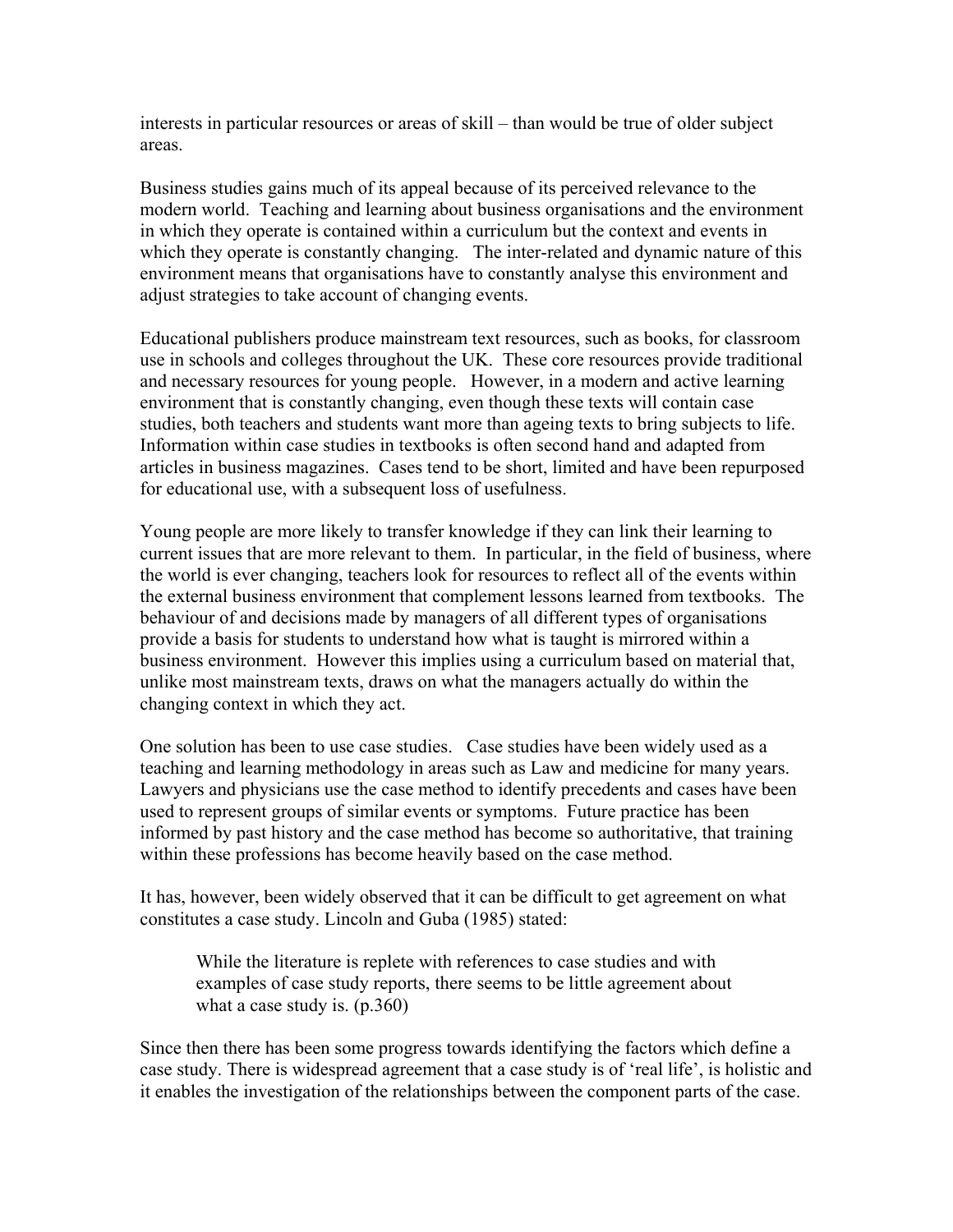In his classic book on case study, Yin (1994) points out that a case study is an empirical enquiry which:

allows investigation into a contemporary phenomenon within its real-life context, especially when the boundaries between the phenomenon and context are not clearly evident. (p.13)

The investigation can be explanatory. As Robson (1993) remarks, the case study answers 'why' and 'how' questions. Sturman (1994) broadly agrees:

Human systems develop a characteristic wholeness or integrity and are not simply a loose collection of traits. … to generalise or predict from a single example requires an in-depth investigation of the interdependencies of the parts and of the patterns that emerge. (p.61)

So does Stake (1995), who describes doing case study as 'coming to understand the activity [of a single case] within important circumstances' (p.xi):

The case is an integrated system. The parts do not have to be working well, the purposes may be irrational, but it is a system. (p.2)

All of these descriptions of what it is to do a case study show that case studies are indeed one solution to meeting the needs of business studies students as outlined above. Indeed it has been argued that using case studies within a classroom as a basis for case analysis develops a range of skills such as analytical skills and logical judgement, communication skills and self analysis skills, to which Eason (1982) has attributed the term 'creative problem solving'. Indeed Liao (1996) explains that using case studies within groups help students both to improve their depth of learning and their intrinsic motivation by moving them away from more passive classroom techniques to situations where they participate more actively.

But there are obvious difficulties with this solution. In the first place, even one case study developed or based upon a real organisation is time-consuming and expensive to produce. Case study material of the sort that details an organisations action, strategies and behaviour is not readily available, despite the development of the internet and the availability of information packs. The problem is that much of this information is of limited value, as it has not been specifically written for educational purposes. Within the classroom a large number of studies are needed in order to demonstrate the range and particularity of business decisions and actions. Some of the studies required are those which focus upon a particular part of the organisation such as human resource management, or marketing strategies, while others should be synoptic in nature, to illustrate more widely how the different parts of an organisation operate together within a cohesive decision-making framework.

The production of a case study usually makes heavy demands on the researcher. Typical methods are likely included any or all of the time-consuming techniques of qualitative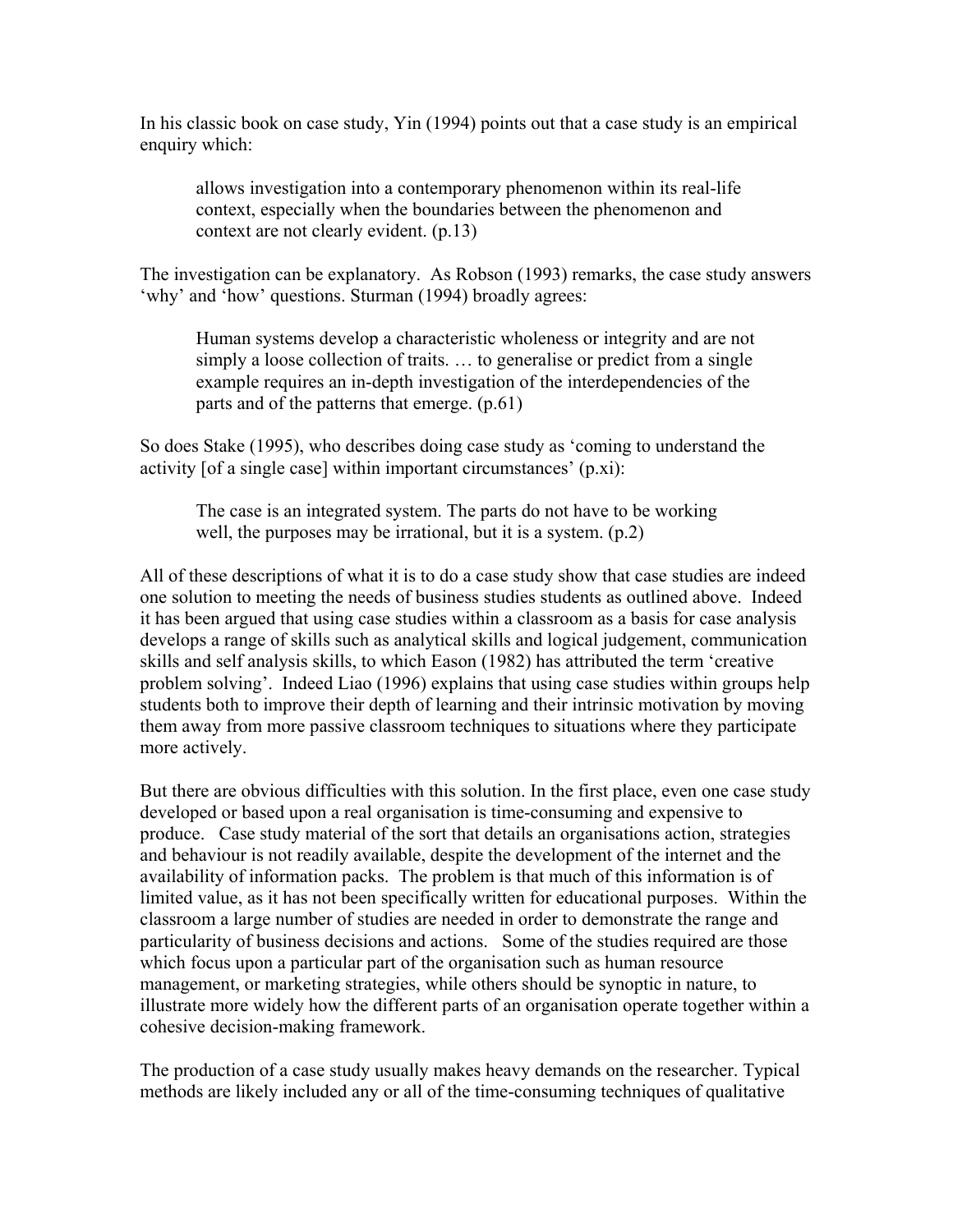data collection and analysis. These are well surveyed in a number of books, for instance, Becker, 1998; Bryman and Burgess, 1994; Denzin and Lincoln, 1994; Schratz, W and Walker, 1995. It is usual for research to be based on one or two - occasionally as many as ten - case studies, and for it to have taken some years for a researcher to produce just these few.

Further, having produced the study or studies, they will soon be out of date. Since the point is to have relevant material that is clearly related to current conditions any case study will soon need up dating if it is to remain relevant. The time and difficulties of producing the case studies by the usual method is multiplied.

Finally the case study has to be usable in the classroom, so it has to relate to the curriculum. This means that it has to pay attention to how 'case-bound features of an instance might relate to a multiplicity of classes' (Adelman *et al*., 1980, p.50). This puts into the category that Bassey (1999, p.62) calls 'theory-seeking and theory-testing' rather than 'story-telling and picture-drawing' or 'evaluative'. A case study produced by a researcher with no knowledge of the business curriculum may well prove unusable for detailed study. The problem of making a case study educationally useful is intensified since the researcher must not only obtain access to the organisation, but the results have to conform to educationally ethical standards. In particular, the gatekeeper allowing access to an institution must accept that the material cannot be used unethically as a marketing or public relations tool for the company. [back](#page-0-0)

## **A solution to the problems of producing a large number of up-to-date case studies.**

In the last section it was argued that traditional means of producing case studies mean that case studies are time-consuming and expensive to produce. But in order to be useful in the business studies classroom, they would need to be relevant, rigorous, up-to-date, and unbiased. Therefore traditional methods of developing case study techniques as part of the learning process was not able to produce sufficient and up-to-date studies to be useful. This section shows how these problems have been overcome by using a innovative methodology based in a continuing public-private partnership (1994-present) between H.E. and business organisations. Many organisations want to make a positive contribution to the education of young people and this paper shows how their actions can form the basis for developing an educational resource.

# *(a) Case studies need to be produced quickly and cheaply. They also need to be rigorous and unbiased.*

In 1989, working with a commercial publisher within the UK, a teacher-educator of business studies was involved with developing a file of case studies. Launched in 1990 with fourteen case studies and called On Target, the resource was sent to every school and college within the UK. Each participating organisation paid to be included in the pack. It meant that for a relatively small fee and co-operation within the process, one or more details of an organisation's business strategy or actions would be widely circulated to students. It was a low-cost way for them to become involved in education and it was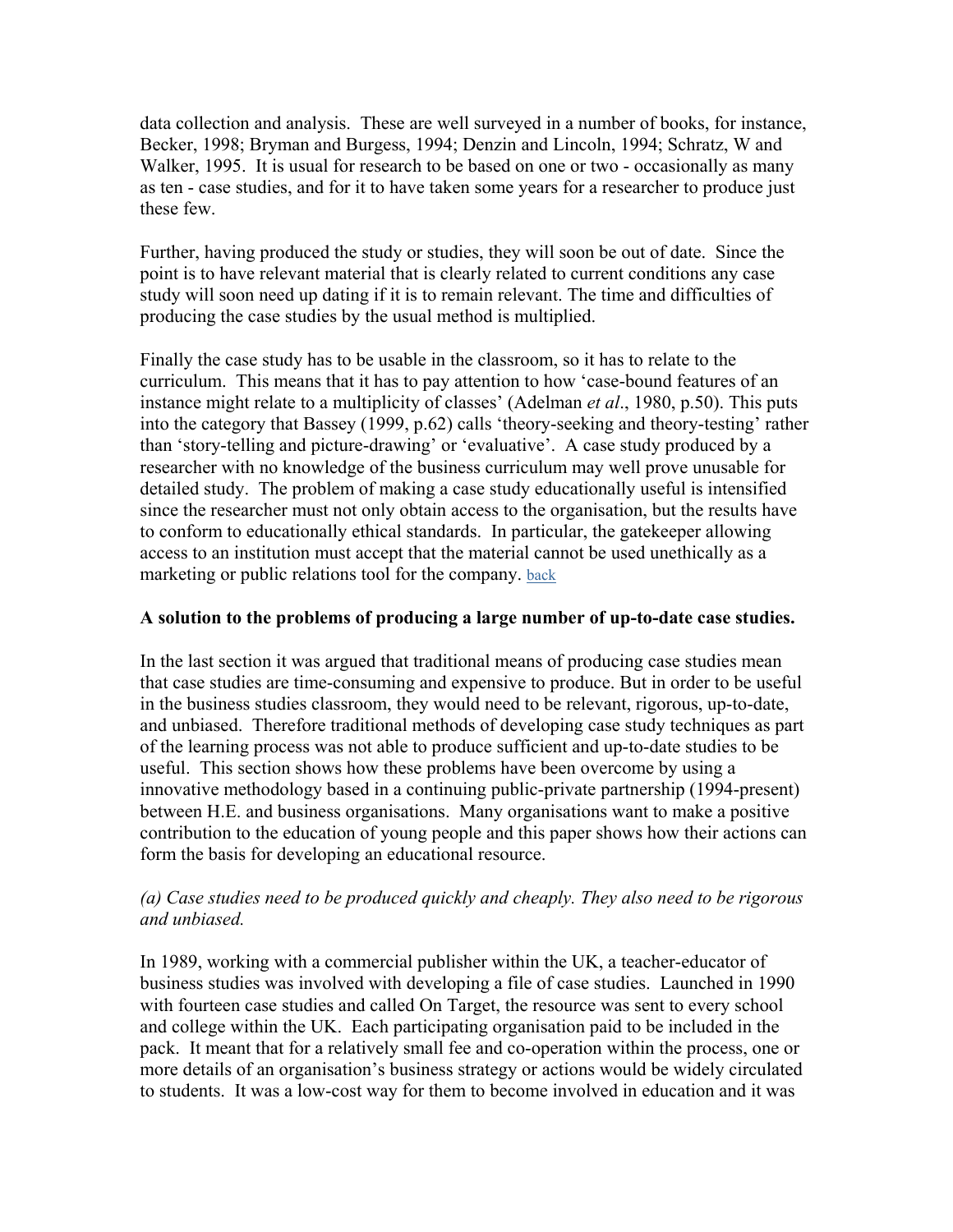hoped that the resource would bring up-to-date information into the classroom and encourage active learning using attractive and up-to-date materials that both students and teachers alike would value. At the heart of the process was the need to keep the project heavily educationally-focused and theoretically-based in order to show students that work within the classroom had relevance in the business world. It was hoped that the cases would provide vitally needed information, data and metaphors that would help to improve classroom practice and empower students to develop higher levels of response within assessments. In order to do this each case had to be both interesting and rigorous. The pack was perhaps best known for the case study which described the readjustment of the marketing mix of Smarties in the face of competition from M&Ms who entered the bite-sized sweet market in the UK during the 1980s. This case discussed a range of injections such as new promotions, improved targeting and segmentation and analysed the affect of a number of strategies such as the launch of the blue Smartie upon the product life cycle of the brand.

This partnership 'invented' what was widely considered to be a new concept in the development of sponsored resources. Before writing each study the educator both talked and advised staff from each sponsoring organisation about curriculum needs and requirements, as well as what would or would not make a good case study. The process of preparing case studies was eclectic and more usually than not, involved using a range of methods. Date collection usually depended upon the sponsor of the study. Although some studies were written on the basis of personal interviews, others were developed after access had been gained to what had before been confidential data. Given the use of brand or organisational names within case studies and the fact that each organisation had its own 'agenda' or educational objectives, it was particularly important that each was strongly advised so that case studies would be ethically-based within the guidelines produced by the National Consumer Council within the UK. These are there to ensure that sponsors do not present overtly promotional materials to children under the guise of objective information. From the early stage it was particularly important that appropriate language was used so that each case was not viewed as another success story! Words that embellished brands or actions were replaced and theory and principles rather than products were placed at the heart of each study. And, of course, it was important to ensure that the educationalist rather than the sponsor would have the final word about the ethical nature of content.

Although as an innovative learning resource On Target was well received by teachers, it lasted for only one edition. In 1991, the external business environment within the UK was in recession, and this made it difficult to find sponsors to finance another resource. Another problem was that On Target did not have the drawing power or the name that would interest organisations in sponsoring part of a resource.

During 1994 the same teacher-educator met a number of senior managers from Times Newspapers. The focus of the conversation was upon how Times Newspapers could make a positive contribution to teaching and learning processes within the business classroom. After much discussion, it was agreed that The Times 100 brand could be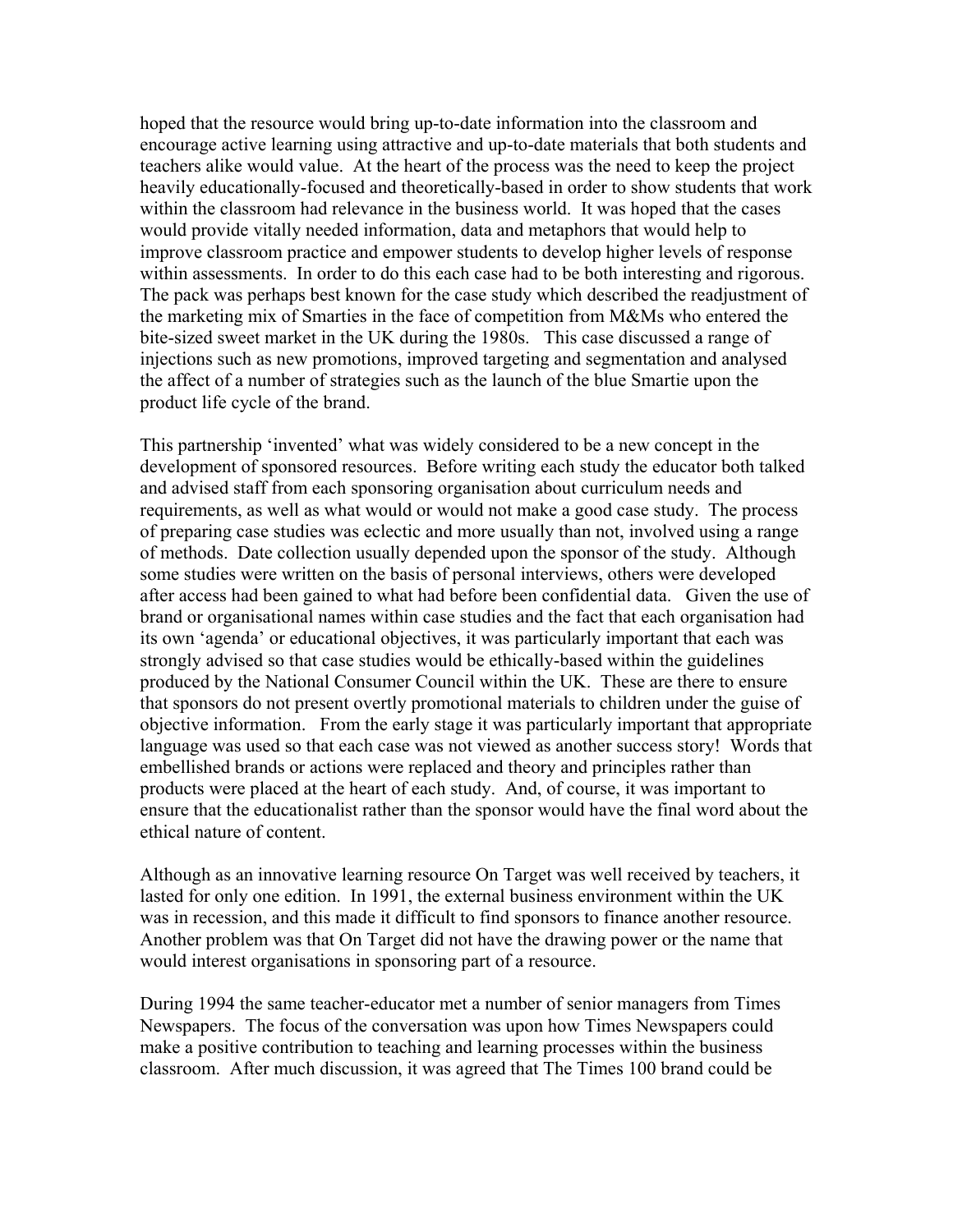developed and used to encourage sponsors to become involved in an ongoing educational initiative that would bring case material into the business classroom.

# (b) *Case studies need constant up dating if they are to remain relevant.*

The first edition of The Times 100 was launched in 1995. It comprised more than fifty sponsored case studies from both private sector organisations and government departments and since then new case studies have been written, sponsored and distributed annually. Today The Times 100 has become a brand name that has been welcomed by teachers and supported by individuals and organisations in the public sector as a partnership through which private businesses can make a positive contribution to how young people learn in the classroom. In fact the  $3<sup>rd</sup>$  Edition was launched in 1998 by David Blunket, the Secretary of State for Employment and Education and the 4<sup>th</sup> was launched by Steven Byers, the Secretary of State for Trade and Industry.

The Times 100 has itself over its short life span provided a good example of how the business environment has changed. For example, in the first edition a number of the case studies emphasised the possibilities of using technology to provide customer service and develop relationship marketing within a financial services environment. By edition three this theme had disappeared and, co-incidentally with the election of a new government in the UK, many cases placed emphasis upon the notion of responsible management with references to sponsorship, team working, empowerment, stakeholders and sustainability. Integrated transport systems, supply-chain management and logistics were the clear theme at the heart of the fourth edition while, more recently, there has been a movement completely away from traditional retailing with more cases contributed by high technology companies such as Microsoft, Freeserve and Marconi Communications.

From the outset it was important to develop a mechanism that would make it possible to analyse and respond to feedback from teachers. Evaluation involved feedback from questionnaire analysis and focus group activity with both students and teachers. The publishers of The Times 100 also sponsored an educational research project. Initial findings from this project showed that case studies are generally used in business classrooms, not just as reference information, but also to develop a much deeper understanding of business issues through the process of case analysis. The research also showed that the resource actively developed student's analytical skills, by learning to organise, classify and evaluate data presented in the case studies. There was also strong evidence to show that case analysis developed student's theoretical knowledge, increasing their ability to transfer concepts. The strength of the resource in terms of contextualising business theory was the most positive response. According to the research findings, case analysis is used in such a variety of ways in the business classroom that it contributes effectively to a variety of different outcomes.

Over the years the responses from both the evaluative and educationally based processes have led to:

• more guidance for teachers on the delivery of materials;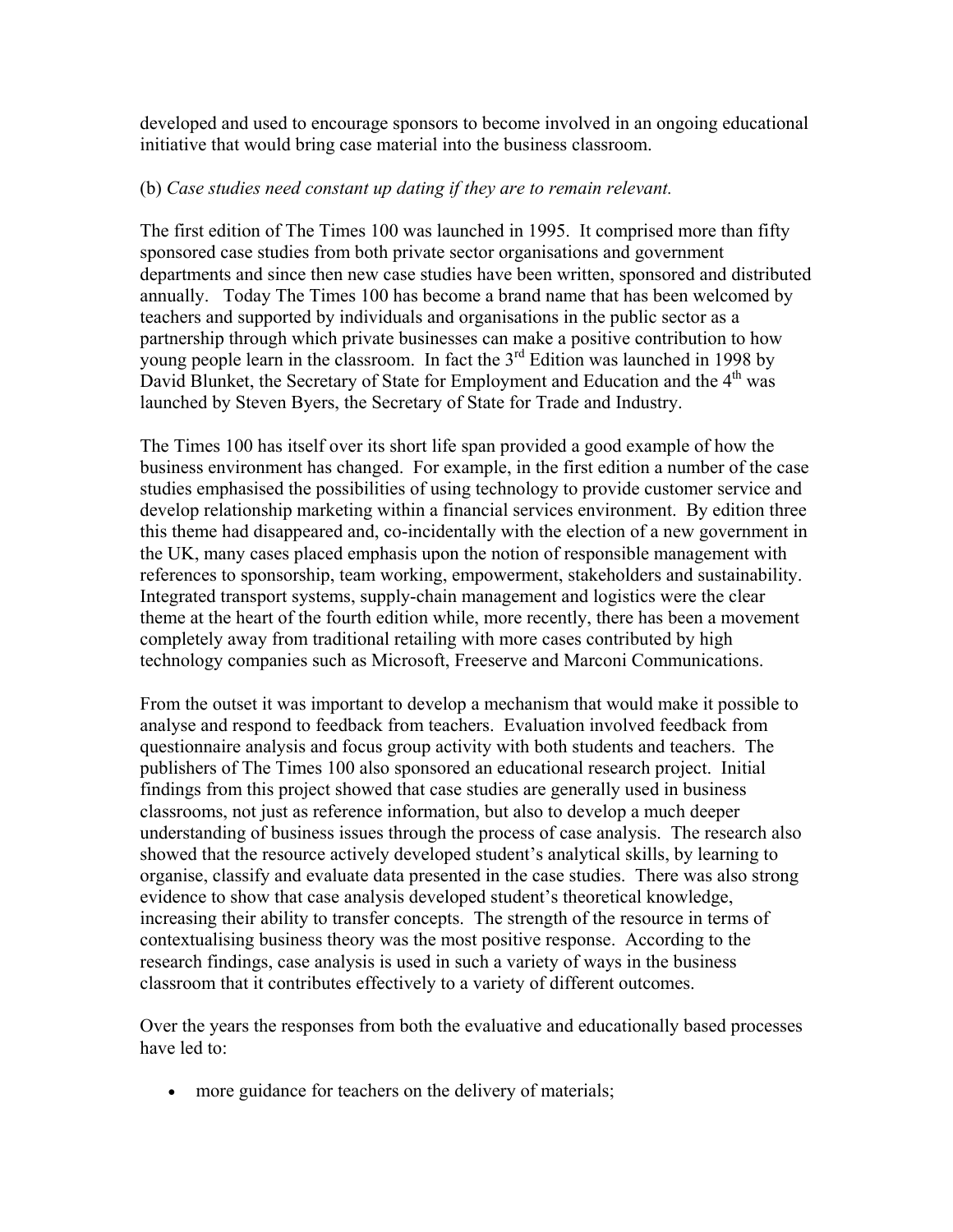- cross-referencing of cases through a curriculum matrix;
- a teacher's guide;
- better design;
- the ability to link purposeful case analysis to Key Skills;
- the development of a CD-Rom and a web site [\(www.mbapublishing.co.uk\)](http://www.mbapublishing.co.uk/) which include exam papers, marking schemes, lesson plans, revision materials, hyperlinks and other financial information.

# *(c) Case studies must be educationally suitable.*

In order to be suitable educationally the case studies need to be cross-referenced to the curriculum and be both practical and theoretical. The starting point for writing any of these studies has been to think about how the actions of the participating organization could be interpreted and synthesized in such a way that young people could develop insight into the world of business. In most circumstances manager's organizations respond positively to advice upon the educational value of their study. Better-focused studies tend to be those that are more widely used. One of the problems is that they also want their study to be as interesting and informative as contributions from other organizations. For example, a recent study written about the relationship that Rolls Royce has with its suppliers of parts of their Trent aero engines which focused upon the fascinating area of financial risk and revenue management and had plenty of educational theory and value, was criticized by a public relations manager as she wanted it to be interesting as the story of the worldwide franchising of Coca-Cola. Parts of the study were written in a way that tried not to devalue the content.

Each of the studies has been designed to enrich classroom experiences. The starting point for every study has been the curriculum. There have been occasions when it has been necessary to advise organizations not to choose a particular study. For example, if an organization wants to focus upon a teen area such as make-up in a way that provides too much product emphasis. Studies also have to be ethically based, taking into account the advice of teachers. There are no case studies on alcohol or tobacco. Although a condom manufacturer showed interest in developing a study, it was not written in case it offended teachers in Catholic schools.

The process of using case studies to draw out learning outcomes was relatively new for many teachers of business studies, particularly those from accounting and skills backgrounds. Case analysis in business has provided a vehicle for students to examine current issues using both objective and analytical skills as well as develop both creative and co-operative approaches within the classroom. Realism has become a powerful tool in this learning process, enabling students to link tasks similar to those that they may be asked to require to undertake in a workplace. The use of case analysis also provides young people with the theoretical knowledge and skills required to become 'creative problem solvers' that employers find so valuable. [back](#page-0-0)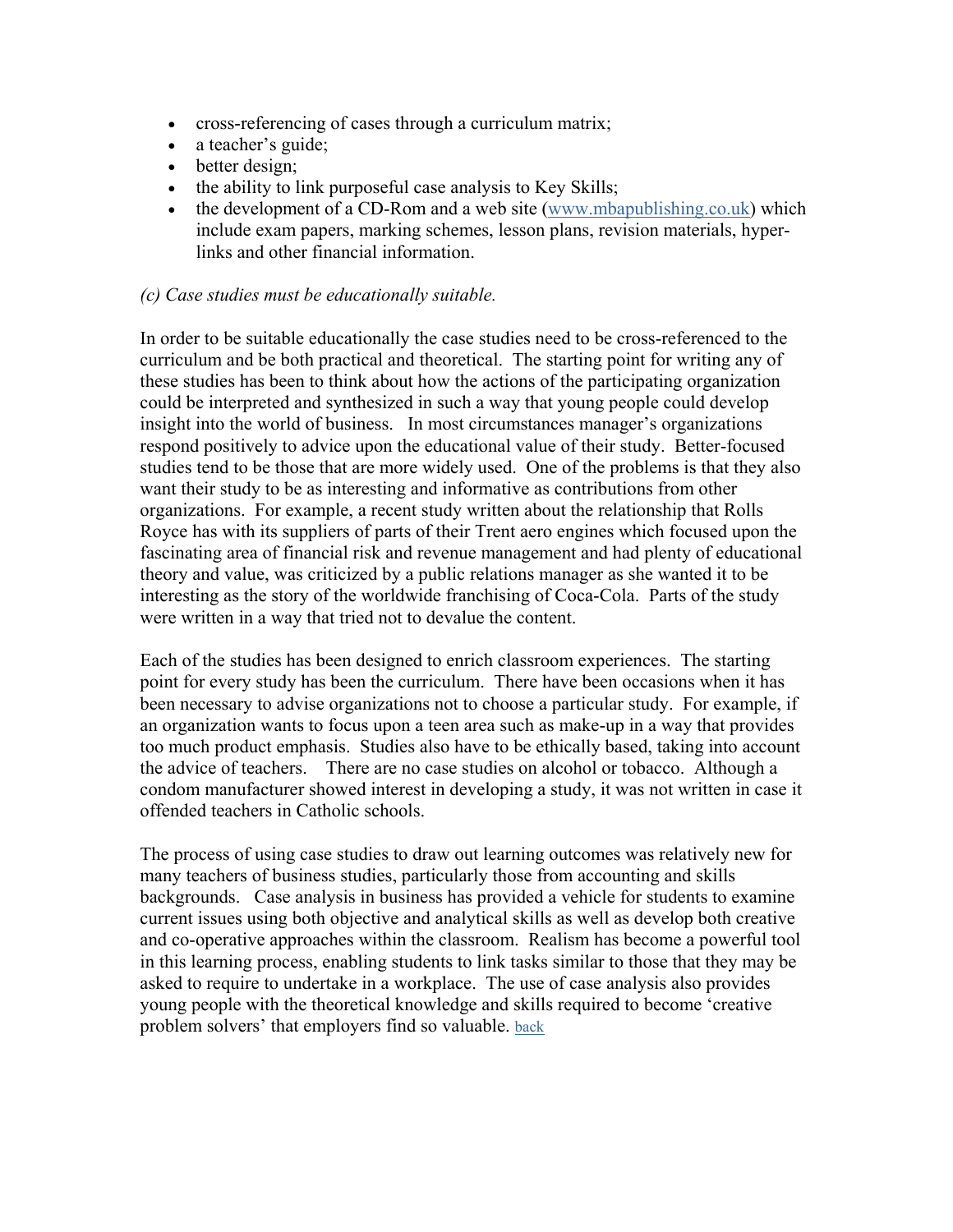# **In conclusion: The future of case studies for the learning business**

## *A methodological contribution to social research*

The development of The Times 100 as a partnership between the public and private sectors, has demonstrated that rigorous case studies can be written in large numbers. While this has particular educational application, it is in itself a contribution to naturalistic social research. The process provides insight into data collection methods for case studies designed for an educational setting, the use of case analysis as a form of teaching and learning enrichment, ethical dilemmas and the practice and problems of developing and maintaining ethical relationships through the process of sponsorship as well as case analysis type and data analysis.

### *Some spin-offs for education*

- 1. Although the curriculum changes every four or five years, the external environment in which business education should be taught is constantly changing. The sponsorship of case studies, written by researchers in Higher Education for the business classroom, has been widely supported by teachers. Case analysis has become both a learning and an assessment tool in this field within UK. This is not to imply that other areas have a static external environment and it could well be argued that other areas of the curriculum such as science, design and technology, information technology could learn from this as a way of meaningfully linking theory and practice.
- 2. This paper exemplifies that in the area of business education, with increasing emphasis upon the importance of developing knowledge-based strategies, sponsors of educational resources seem to be learning more about education and their own practices as learning organisations. Though this process decision makers from many of these organisations have developed a fuller understanding about learning practices, which they then have the capability themselves to use. In fact many of the case studies have been used within the host organisations as the basis for developing training materials. [back](#page-0-0)

### **Issues outstanding**

Although these issues are mentioned here in brief outline, they will be more fully discussed in future papers, planned for next year. For example:

- 1. The effect upon the curriculum and how it is delivered this kind of resource could develop a new autonomous kind of learner, with a range of skills, developed partly upon the basis of their experiences with case analysis.
- 2. Feedback on the method is built into the method. As we learn more about case study both the quality of the studies and their ability to provide experiences for analysis should lead to continual methodological refinement.
- 3. The potential for teaching and learning using case analysis to develop student levels of response in assessment situations.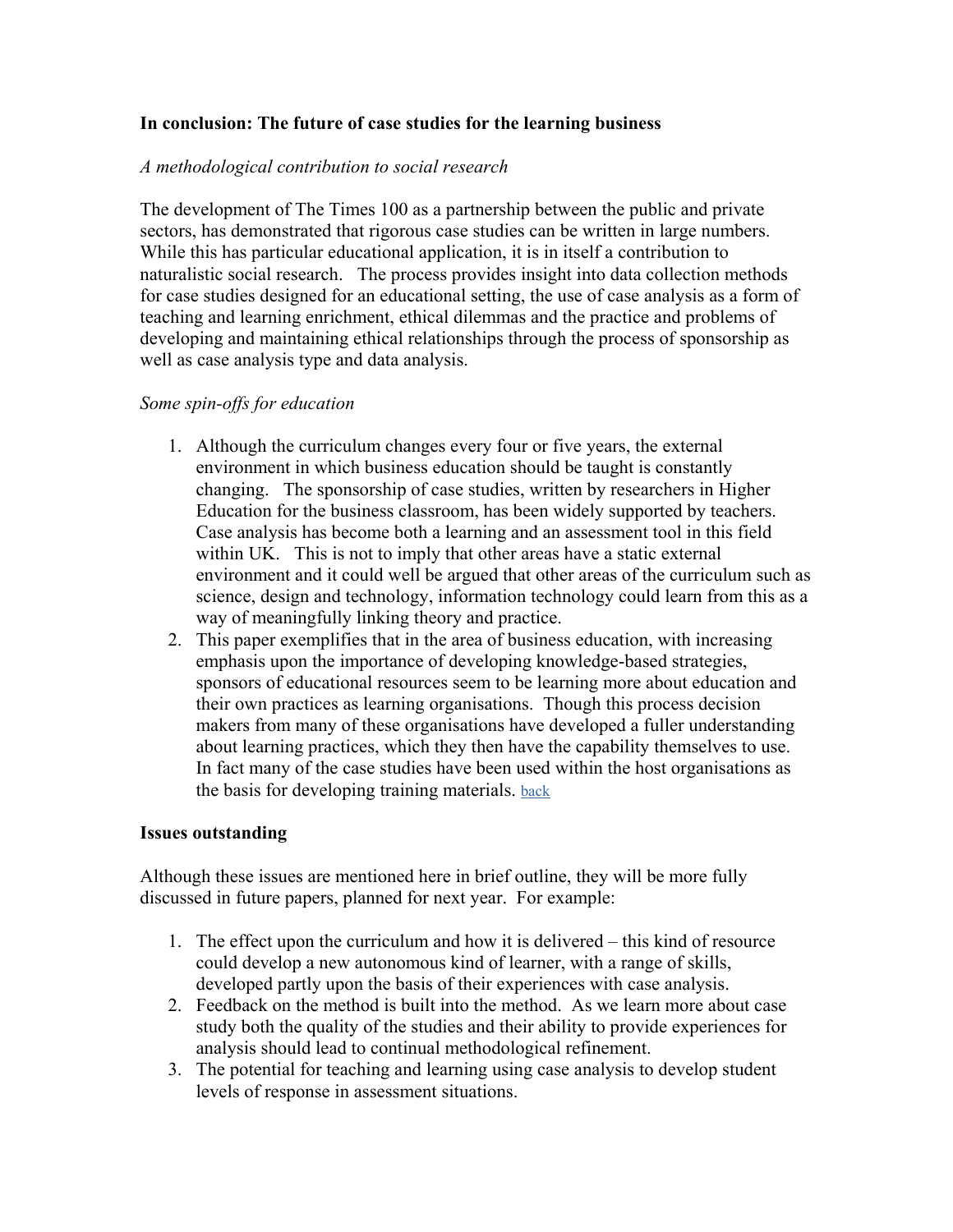4. The different uses of case study by teachers within classroom situations. [back](#page-0-0)

# **References**

Adelman, C, Kemmis, S, and Jenkins, D Rethinking case study, in H Simon (ed), *Towards a Science of the Singular* , Norwich: CARE, University of East Anglia, 1980.

Bassey, M, *Case Study Research in Educational Settings,* Buckingham and Philadelphia: Open University Press, 1999.

Becker, H, S, *Tricks of the Trade: How to Think about Your Research while Doing it,*  Chicago, University of Chicago Press, 1998.

Bryman, A and Burgess, R, (eds) *Analyzing Qualitative Data.* London, Routledge, 1994.

Carver, A, and Needham, D, *Forming Effective Partnerships with Tomorrow's Decision Makers*, International Journal of Advertising and Marketing to Children, London, Withrop Publications, December 1999/January 2000.

Denzin, N, and Lincoln, Y, (eds) *Handbook of Qualitative Research* London, Sage 1994.

Eason. G., *Learning from Case Studies*, London, Prentice Hall, 1982.

Liao, Z, *A Co-operative Group Learning Strategy for Teaching Case Studies to Business Students*, Economics and Business Education, 1996.

Needham, D, Dransfield, R, Yeomans, B, and Howkins, S, *Teaching Business Studies,* London: McGraw Hill, 1990.

Needham, D, Dransfield, R, Shaw, M, Guy, P, and Dooley, D. *Marketing for Higher Awards*. Oxford: Heinemann, 1998.

Needham, D. and Dransfield, R, *The Times 100 - 4th Edition*. London: MBA Publishing and Times Newspaper, 1998.

Needham, D. and Dransfield, R, *The Times 100 - 5th Edition*. London: MBA Publishing and Times Newspapers, 1999.

Needham, D, Dransfield, R, Coles, M, Harris, R, and Rawlins, M, *Business for Higher Awards:* Oxford: Heinemann, 1999.

Needham, D. and Dransfield, R, *Business Advanced GNVQ*. Oxford: Heinemann, 2000.

Needham, D, Dransfield, R, Coles, M, Harris, R, and Rawlins, M, *Business for Higher Award 2nd Edition: Tutors Workpack*. Oxford: Heinemann, 2000.